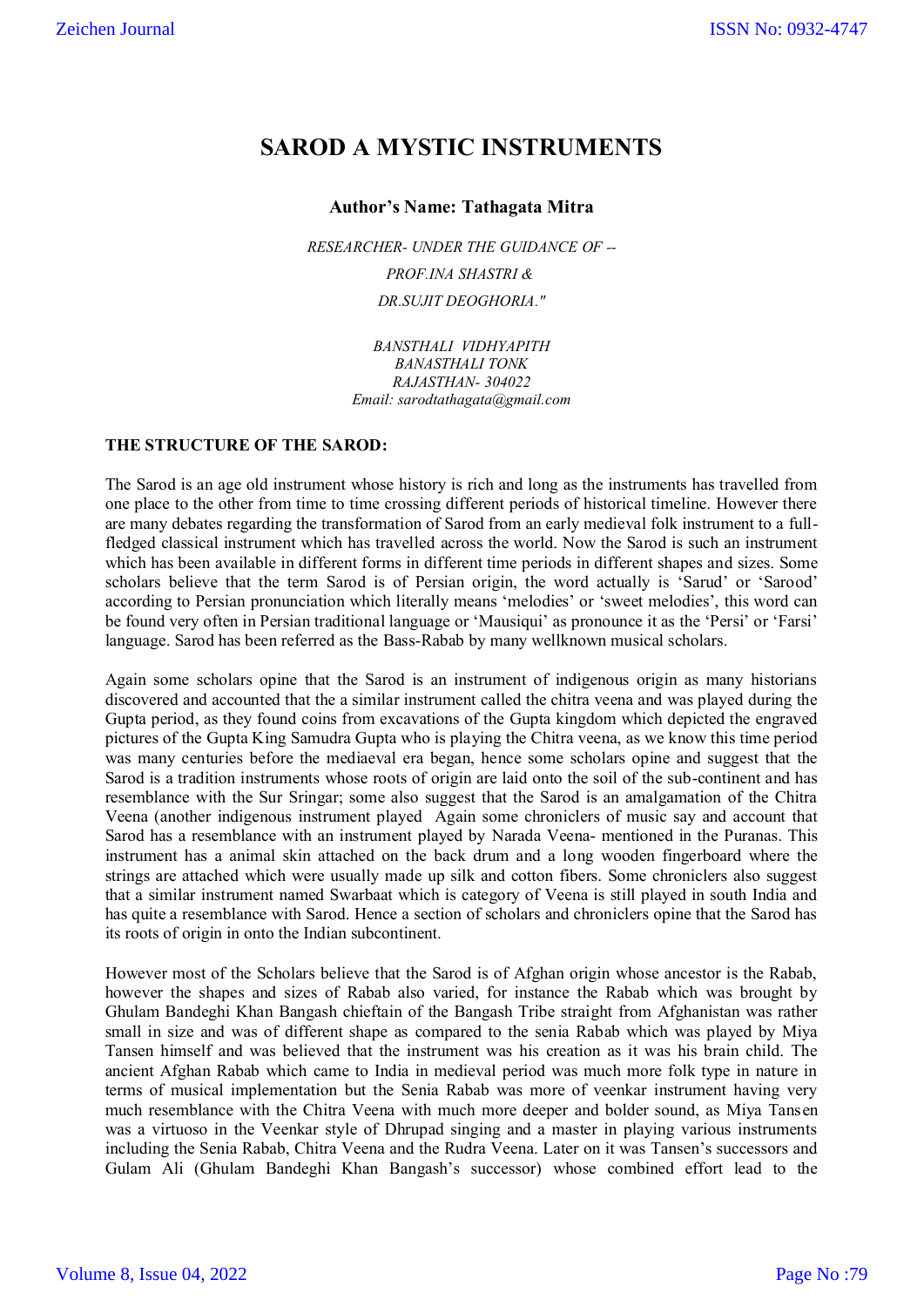transformation of the Rabab slowly which gave birth to the new instrument named Sarod, as Ghulam Ali junior was very much inclined towards the family of Miya tansen and his successors and was overwhelmed by their musical excellence. Henceforth Ghulam Ali and Tansen"s successors played an important role, some chroniclers also believe that Tansen"s family and old chieftain Ghulam Bandeghi Khan Bangash"s successors were later on attached with the marital kinship and became the part of the same family.

Thereafter the joint and combined effort and skills both Ghaulam Ali (junior) and Tansen"s successor lead to the transformation of the Rabab into a completely new instrument called Saro which was literally rebuilt as todays Sarod or the modern category of Sarod has least resemblance with it's ancestral father; the Rabab. Hence some sections of the scholars believe and argue that the Sarod not only is the transformation of the Rabab itself but some other instruments also especially the Chitra Veena, which has been depicted on the engraved coins of the Gupta imperial period.

## **THE OLD RABAB:**

Similarly in case of the Rababs prominently two different types of Rababs could be found in the medieval era in the Indian sub-continent, but it is an unknown fact to the chroniclers that Sarod has been transformed from which kind of Rabab exactly, weather the Senia Rabab or the old Afghan Rabab. However the main course of the discussion of this chapter would contain the structural difference between the Sarod of Senia Maihar and other Senia gharanas.

As we know that predominantly there is a structural difference between the Sarod of Maihar and other Senia Gharnas. The old Senia Sarod though still in use is rather different from the Maihar sarod which was fabricated by Ut.Alauddin Khan. The original Senia Sarod was rather smaller in size before early twentieth century, the structural features also was very similar to that of the medieval Rabab it was much more sleek and smaller in size. The senia Rabab especially was much more bigger than the original original Afghan Rabab, the Senia Rabab was predominantly played by Miya Tansen thereafter the instrument got its name Senia Rabab, in the early days the transformation of Sarod from the Rabab lead to the creation of an instrument which had prominent similarities with the Rabab itself. The Rabab which was used in the medieval century was comprised of a sleek fingerboard made of wood from inside and outside, but in case Sarod the front side of the fingerboard was made of metal from the early stage though its shape and size changed with the change of time, the fingerboard or also coined as fretboard in case of string instrument.

On the other hand the back drum of the instrument that is the Sarod went through a quite noticeable change as the back drum of the Rabab was rather geometrical rather pentagonal or sometimes hexagonal in shape with a rather narrow opening which created a timid sound which later on was changed in case of Sarod into a round bowl shape back drum which in turn gave the Sarod an intense and bold sound with deeper tone which overall gave the Sarod a depth in the tonality and sound of the Sarod.

However as time passed by this instrument went through many changes and the process continues even today with the course of experiments that has been done by the artists of previous generation and the experiments are being continued by the musician of today"s generation, mostly using the electronics in through gadgets and metallic tones of the instruments, though these aspects of the changes in Sarod had been criticized by scholars and musical exponents, still the experiment goes on, some artists have also experimented on changing the tuning pegs or keys of the Saord by replacing with the tuning pegs of the guitar and the head (of Sarod) therefore has changed with the guitar (Spanish) head to match the tuning pegs. Hence the proverb which has been always used by many musical exponents that music never ends is quite justified.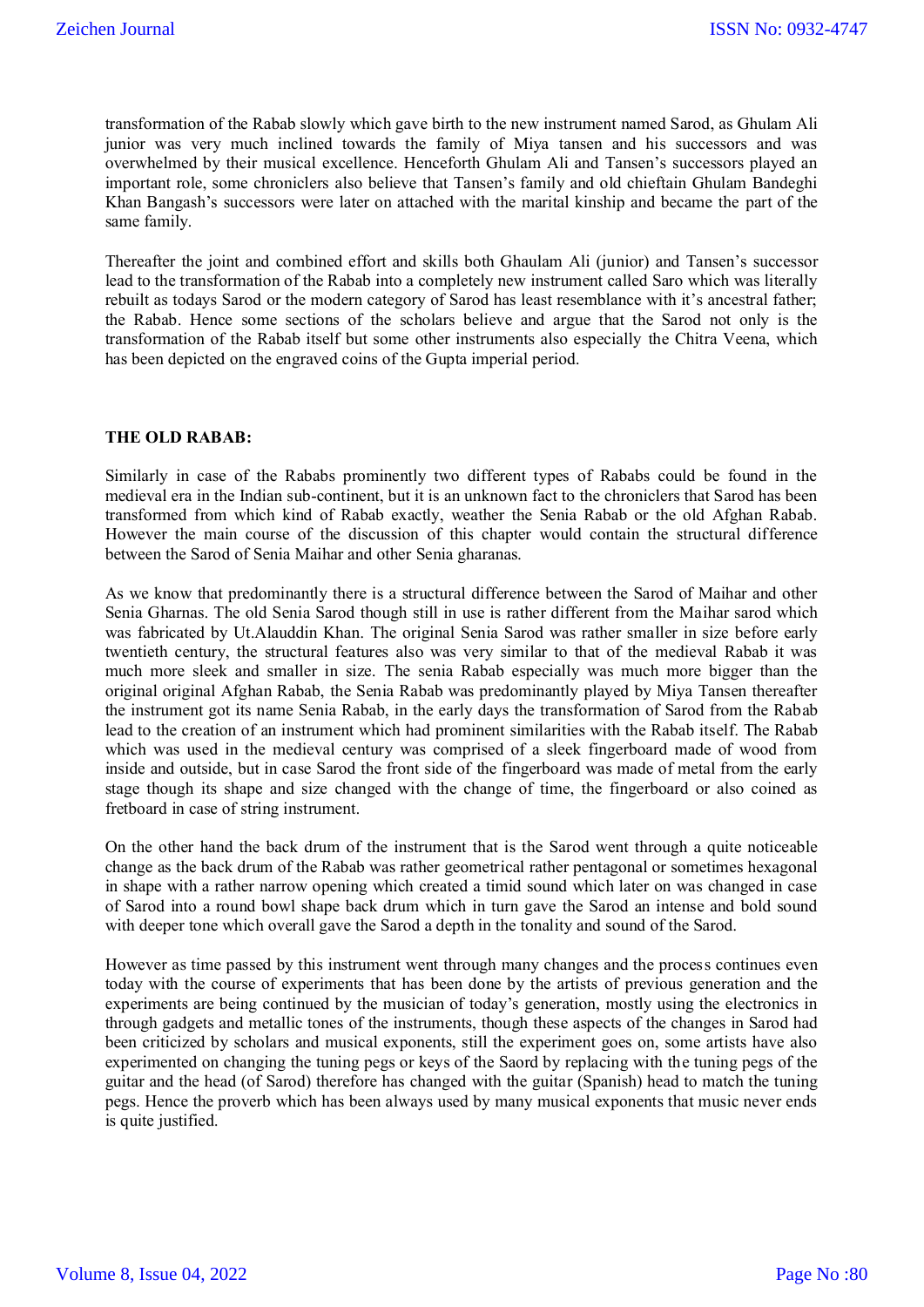## **JAVA- THE PLECTRUM OF SAROD:**

However some features of the Sarod still remains the same as it used to be in the medieval era, that is the "Java". The Java is the sticker with which the strings are plugged and struck, just like in guitar the sticker is called "Plectrum", in case of Sitar it is called "Mizrab". The Java is made up of coconut shell by cutting it into a triangular and sometimes oval shaped, it is usually dipped in coconut oil for a few months after it is cut into shape from the coconut shell, as the surface of the coconut shell is rough in nature in order to smoothen up the surface of the Java it is dipped and polished with coconut oil later on it is by filed up into the correct shape and size with sand paper and iron files.

However the size of the Java may vary from one artist to another according to the comfort zone of the artiste. Sometimes it might vary from one gharana to other, for instance in Senia-Bangash style which is followed by Ustad Amajad Ali Khan and his sons Aman and Ayan Ali Khan, the Java which they use is rather oval in shape as compared to the other Senia Gharana(Shajahanpur) and Maihar(Senia) gharana. In the other Gharanas the like Senia Shajahnpur and Maihar the shape of the Java is rather triangular in shape unlike in Bangash gharana, though the size may vary as mentioned earlier. And the Java also decreases in size gradually with its use, or can be said in this that as often as the Java is used it looses its proper shape and size gradually and hence the artist or the Sarod player has to replace the old Java with a new one and then use it to play the instrument.

Coming to the point of strings, the Sarod usually comprises of four to five main strings depending on the different styles of gharanas. The five main strings or melodic strings comprises of (starting from lower octave) Pa(fifth), Sa(Tonic), Pa(fifth), Sa(tonic middle octave), Ma(fourth middle octave), two Tonic notes that is Sa on the open string, one in the lower octave and the other in the middle octave. In the tonic Sa of the lower octave the string material which is used is copper and the gaze or thickness of the string is much more dense as compared to the other strings. Unlike the lower tonic Sa, the Sa or tonic of the middle octave s considered as the base note of the instrument and much more emphasis is given to this string. This middle octave tonic Sa is usually made up of still string with a comparatively thinner gaze or thickness than the lower octave Sa and Pa which another copper string holding the fifth note of the lower octave relating to the lower octave tonic Sa.

The other three strings or (in case of different Gharana it might be two) the fifth note of the lower octave that is- Pa is tuned in relevance with the lower octave Sa. This string (Pa) is also made up of copper in case of Maihar Gharana, in Senia Shajanpur sometimes copper string is used and sometimes still depending on the choice of the artist what kind tone does he or she wants, the still string has deeper tone whereas the copper has lighter tone.

However in Senia Bnghash Gharana which is the old senia gharana, flagged bu Ut.Amjad Ali Khan and his sons, usually still string is used by them on the fifth note of lower octave or Pa, however the most renowned Sarod exponent of Mihar Uastad Ali Akbar Khan used the copper string for this note, creating a different sound and tonality.

However in case of the other two senia Gharanas that is Bangash and Shajahanpur another Pa or fifth note is attached which is lowered than the lower ocatave Sa or tonic. This was however the old and original format of Sarod tuning format until Ut. Alauddin Khan changed the format of tuning in the Maihar sarod which comprises of four main strings rather than five, however sometimes this extra string of Pa or fifth note is attached in Maihar style also, Alauddin himself experimented on this and attached the extra string of fifth note. However Ut. Ali Akbar Khan did not prefer to use this string which made his style of playing, tonality and sound an uniqueness in the sarod craft and today it is followed by numerous sarod players throughout India and abroad.

The second last string of the Sarod is Sa which is the main melodic string and tonic note on open string, this string very important in the instrument s Sa is considered as mother of all in according to the Indian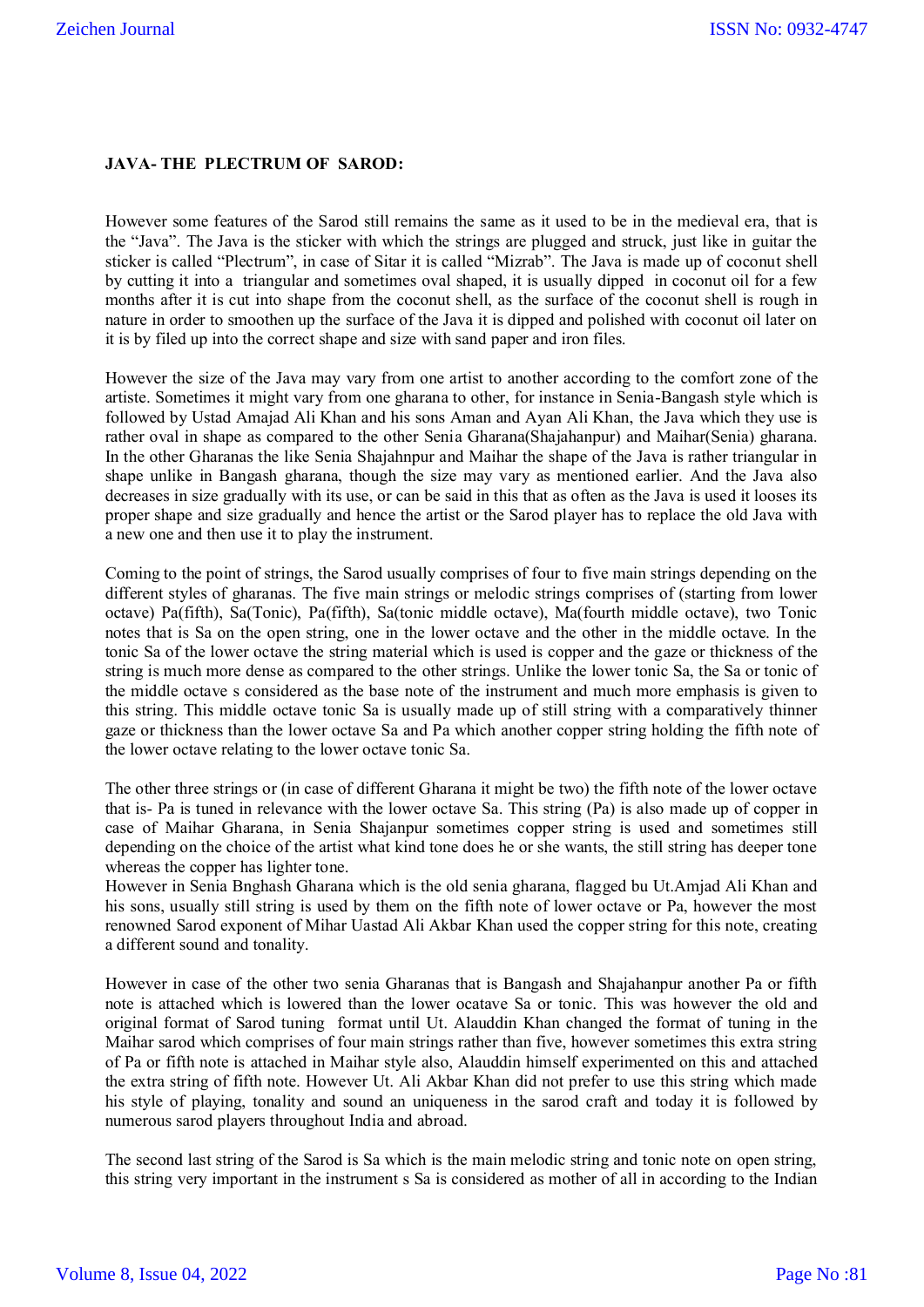system of music hence for all the instruments played in Raga music the tonic note Sa is very important as all other notes are played with reference of this note and also the tuning of the instruments including the percussion instruments are tuned with reference to the Sa, which might be in different scales like C,  $C#$ , D, D#, G, F etc according to the comfort zone and the instrument he or she plays, unlike in western music once the tonic note is set on any scale it is not changed throughout the performances or practice of the entire musical piece or the Raga as we all know, but in case of western music the tonic note might change a number of times within a single piece.

Therefore in case of Sarod also there is no exception as all the strings of Sarod are tuned with reference to the tonic Sa, hence it is the most important note or the base so the artist or instrumentalist tunes this string very minutely taking his/her time. Not only the other melodic string but the sympathetic known as Taraf (to be discuss later) an strings and the Chikari strings (to be discussed later), and the Jawari strings (a specialty of Maihar sarod- to be discussed later) which are important aspects of most of the strings instrument used in Raga music are today are also tuned with reference to the tonic Sa.

The last string of the Sarod is common in all gharanas which Ma or the fourth note, it is very touchy note which beholds the sentiment of the Ragas in Indian classical music as unlike in the western music where the fifth note Pa is very important after the tonic note whereas in Indian raga music the combination of Sa- Ma is very important to hold the sentimental aspects of the Ragas. This fourth note Ma is the last open string of the Sarod with thinnest gaze or thickness as compare to the other strings and is made of still string which is common for the all the Gharanas.

However excluding the melodic strings the sarod also has some other strings which enhance the overall musicality of the instrument, not only in many other string instrument used in Raga music we can find these features which provide a special charisma to the sound, tonality and improves the musicality. Most important among this is the Chikari, the chikari is a set o two open strings tuned with reference to tonic melodic during that is Sa, and is struck very often with open strike, there is codes or rule about how or when to use the chikari as such, most of the time it is used to fill up the gap of timing in between two notes and sometime also used to create rhythmic patterns like jhala and sometimes just to enhance the musicality especially during the time alap, jod, larant, and also jhala. Not only in Sarod but in many other instruments like the Sitar, Slide guitar(Indian), Mohan veena, Sur bahar, Sur sringar, these string that is the chikari is use very often to beautify the musical piece.

However it is an unknown fact that whether the use of chikari was in place from the early days, as there are no such written evidences, hence all the accounts and information which we find today from the scholar are from the musical instrument of the medieval era especially, as it is almost impossible to find any musical instrument before the mediaeval era from1000a.d 1900a.d- century, mostly what I is found from the pre-medieval times are engraved pictures of musical instruments by musical scholar, noble and kings; sometimes on rock cut temples gates, walls, pillars and sometimes on the engraved copper, silver or gold coins popular termed as mudras by historians. However the aspect of chikri is all the same for all gharanas of sarod with no such change in it though in Rabab which we know is the ancestor of Sarod had no aspect of chikari as it was a folk instrument used accompany the vocalists singing folklores during the medieval era.

## **CHIKARI:**

- The Chikari is a very unique feature in Indian raga music as acts like a filler note which constantly supplies the sound of the tonic note Sa whenever it is struck, sometimes it is used to create rhythmic patterns like jhala or during playing the gat, tan, laykari etc, and sometimes it is used just to fill up the gap bwteen two notes to behold the beauty of the musical piece like alap, jor, vistar etc, however there is no mandatory rule in case of using the chikari; rather the artist uses it with his or her own sense of aesthetics. It is set of open string Sa, not only in case of Sarod but other string instruments used in Raga music like Sitar, Mohan Veena, Slide guitar(Indian), Sur Bahar, Rudra Veena, etc. In case Sarod usually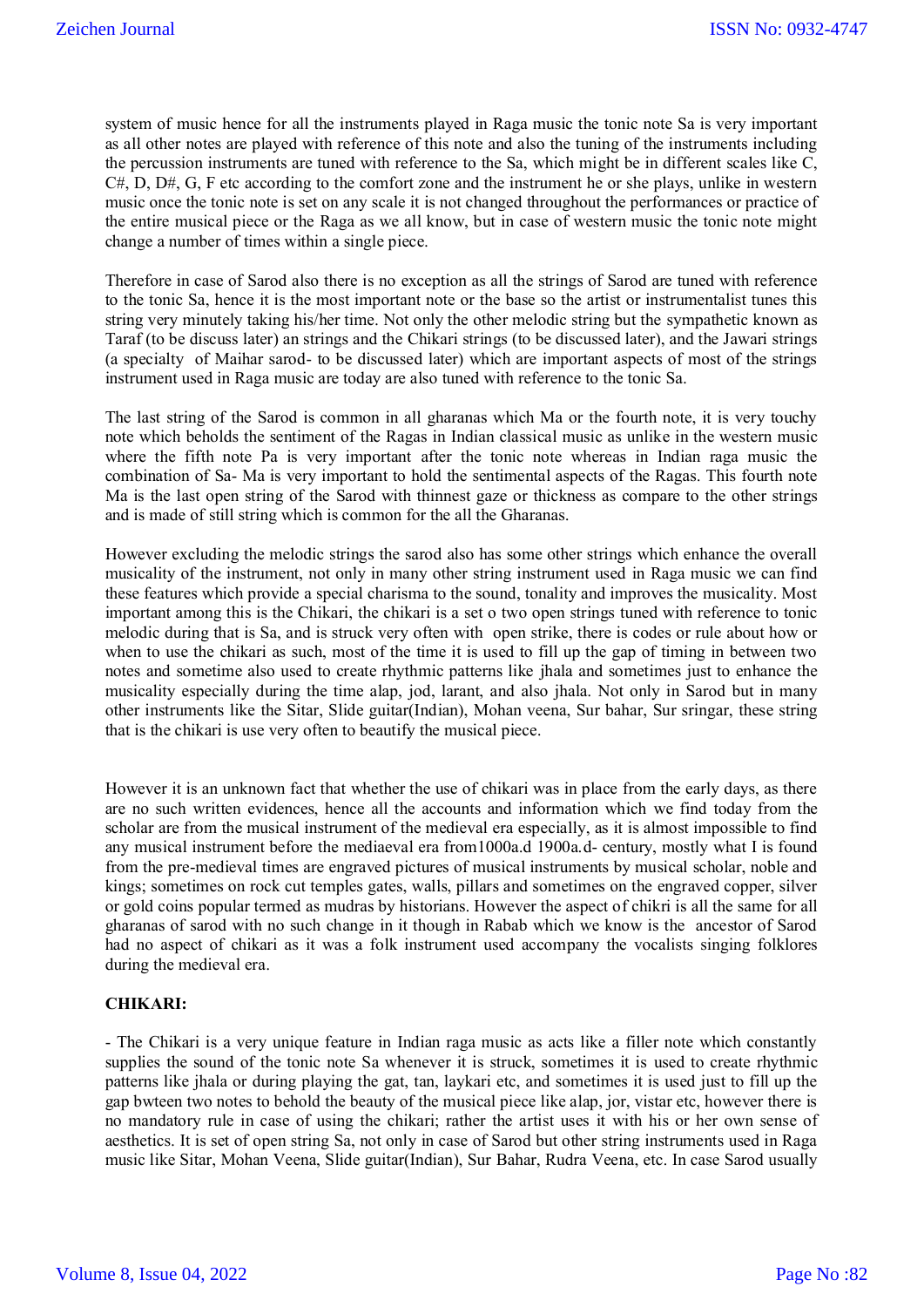the gaze of the strings is similar to that of Sa of middle octave, however it might change according to the choice of the artist, it might also vary in case of other instruments.

### **TARAF:**

Taraf is a very important feature if instruments in Raga music, not only Sarod but in other instruments like Sitar, Sur bahar, Sur Sringar, Mohan Veena, etc. The Taraf strings are sympathetic strings which are tuned in relevance with the Raga which is being played by the artist. The main and important notes are tuned in ascending order which is sometimes struck as a drone by the artist, but however the main feature of the Taraf strings is to support the melodic strings which is an unique feature among Indian classical instrument, it is made in such a way that whenever the particular note is struck on the melodic string the taraf string which has been tuned on the same note vibrates automatically without actually being struck by the artist at the time of playing the instrument.

Hence it is a spectacular feature which enhances the sound of the main note on melodic string and creates a depth in the sound which actually beautifies the overall musicality. In case of Sarod the number of Taraf strings which is most commonly used is thirteen, both in Mahar and Shajahanur however in Senia Bangash gharana which is headed by Amjad Ali Khan the number of taraf strings he uses is eleven. Actually in case of Sarod the number of taraf strings may vary with size of the instrument. However in a full sized instrument though thirteen strings are used but in medium size the number of strings might be between nine to eleven, again for a child artist or a beginner the smaller size Sarod may comprise of six to seven tarafs, hence the number of Sarod varies with size of the instrument (in case of Sarod).

#### **JAVARI:**

The next is the Jawari string which is very important aspect of Indian Raga music is the very important as these strings act like co-actors where the main roles are played by the melodic strings and Jawari plays the supporting role. These strings are often tuned in reference with raga, the important notes of the Ragas which are coined as Vadi and Samvadi swar are usually tuned on to the Jawari strings. The Jawari strings usually comprises of two or three strings depending on the instrument.

However in case of Sarod the only gharana which comprises of the Jawari strings is the Maihar Sarod unlike the other Gharanas, as it a special and unique feature which was added by Ustad Alauddin Khan which was never done before, later on this feature of the Sarod became so popular which all the way changed the format of the Sarod and toady this format is a widely followed by sarod player throughout India and outside as it is very popular amongst the musicians, as the overall musicality and especially the tonal quality of the Sarod changed forever which never happened before.

#### **TUMBA:**

Tumba is a round bowl shaped element which is usually attached to the neck of the instrument above the fret board. It acts as a resonator of the sound that is produced by the instruments. These resonators or Tumbas has been used by musicians through centuries on the Indian subcontinent through in order to enhance the sound of the musical instruments. Startingt from Rudra Veena, Chitra Veena, Mohan Veena, Shardya Veena, Sur Sringar, Sur Bahar, to Sarod and Sitar almost all the strings on the Indian sub-continent comprised of this unique feature through centuries.

In many early and medieval engravings on rock cut walls and pillars of temples, palaces, forts and metal coins or "Mudras" of bronze, copper, silver and gold; pictures of musical instruments being played by musicians, noble men and kings have been depicted in a very dynamic way. During the Gupta era gold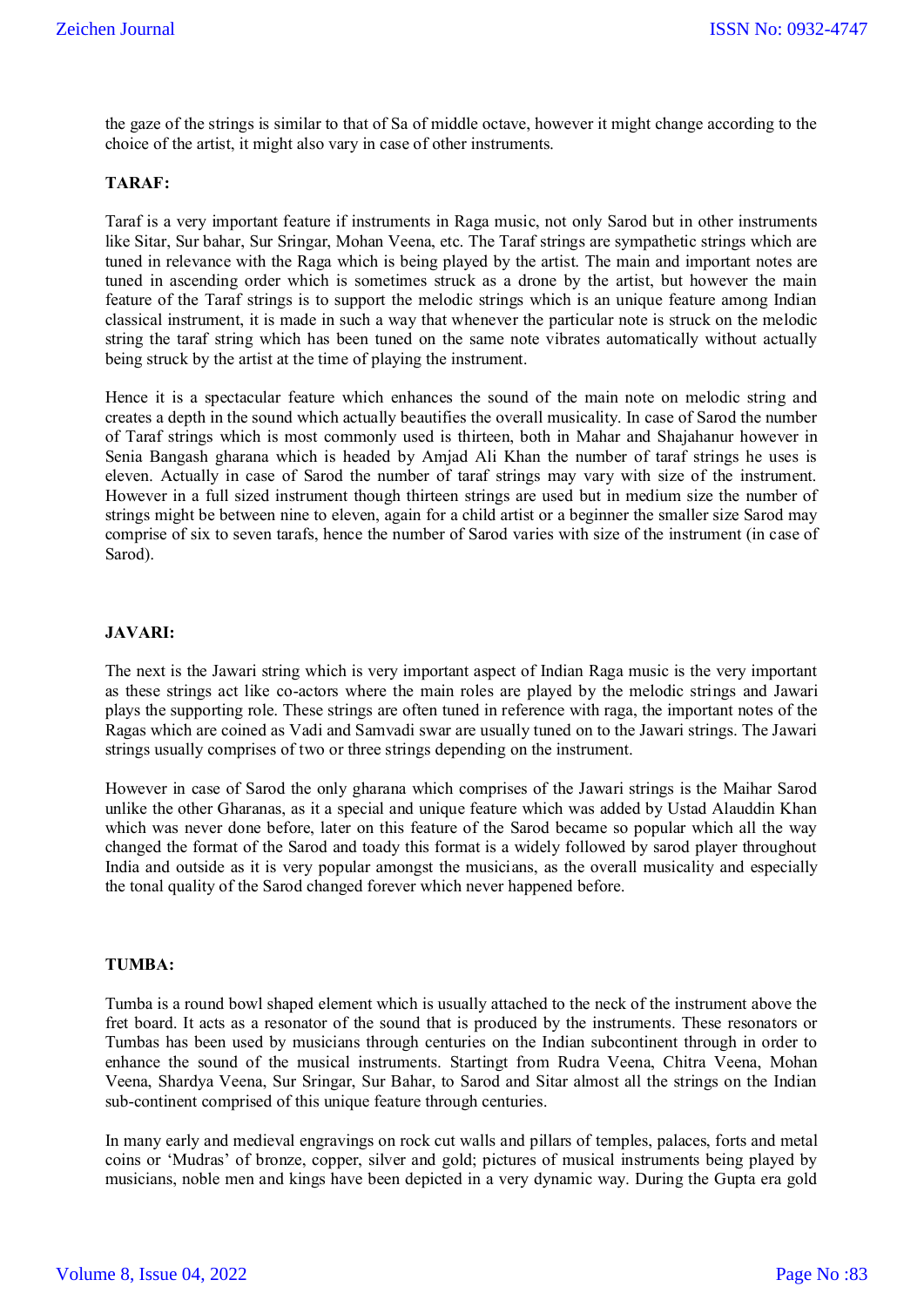coins or Swarna Mudras have been found by archeologists and historians where the scene depicts that the Gupta King Samudra Gupta is himself playing the Rudra Veena.

The tumbas were mostly made up of pumpkin shells in the early days and sometimes made of wood for some instruments but the pumpkin shell was most popular especially for the instrument where large sized tumbas were from the ancient period and is still in use, like Rudra Veena, Chitra Veena, Mohan Veena etc.

However in case of Sarod the in the early days of Sarod when it was transformed Rabab and Saradiya Venna, the tumbas were comparatively larger in size than today"s tumbas of Sarod and the material thar was used for making the tumbas were of pumpkin shell which common for the all the Gharanas, later on some maestros used wooden tumbas until Ut.Alauddin introduced brass metallic tumbas for his Maihar type Sarod that he fabricated by himself.

Today many musicians also use steel or iron nickel tumbas, but the use of brass tumbas is most popular amongst the Sarod players as it is easier to maintain; as in case of pumpkin and wood it is like to crack at the time of travelling from one place to the other but metal tumbas are long lasting as compared to the pumpkin and wooden tumbas. However some renowned sarod maestros like Amjad Ali Khan of Senia Bangash Ghran do not prefer to use any Tumba at all, and his sons Aman and Ayan Ali Khan also follow the same tradition like their father.

#### **TUNING KEYS OR PEGS:**

Tuning keys or pegs are wooden sticks with knob like structures attached on the top, in most of the instruments of Indian origin the tuning pegs are made of wood, unlike some exception like in mandolin, slide (Hawaiian) guitar, where pegs are of metal; as these instruments are of western origin and became very popular in India both in south, north and eastern parts during the British period, and later it got included in Indian classical music family. However in case of Sarod the pegs or keys have remained wooden write of the times of the Rabab, but the distinctive feature is that the design of the of head or knob of the tuning pegs today denotes the difference of the Gharanas like Amjad Ali Khan and his sons use a plane ball shaped knob design, where as maestros like Ut. Ali Akbar and Pt. Buddhadev Dasguta uses lotus designs on the knobs which acts as their signature but however the features and function of the keys are all the same.

The number of tuning keys or pegs might however change in different gharanas, like in the Maihar Gharana the main melodic strings are four or sometimes five, hence the pegs or tuning keys for the main melodic strings are four (very rarely five), the jawari strings comprises of three pegs or keys, and one extra melodic Sa or tonic note apart from the chikari also holds another peg, thereafter the chikari string comprises of two pegs and sympathetic strings or taraf comprises of fifteen pegs for a full sized sarod (though the no of taraf pegs may vary with size of the Sarod), hence the total number of pegs or keys for Maihar sarod is twenty one (if the extra peg for lower octave Pa or fifth note is attached then it is twenty two).

However in case of other two gharanas the pegs of the instrument are almost same with five melodic string two jawari pegs

#### **DRUM HEAD:**

It is the back head of the Sarod, where a round shaped drum receives and delivers all the beautiful sounds produced by the sarod payer, however in the medieval period the ancestor of the Saord that is Rabab had a drum head of boxy or squarish shape element which was much more smaller in size than the sarod drum head and produced much more timid sound as compared to Sarod. Whereas the Sarod has much bolder sound with a deeper tone which is much more louder than the Rabab. The Sarod drum